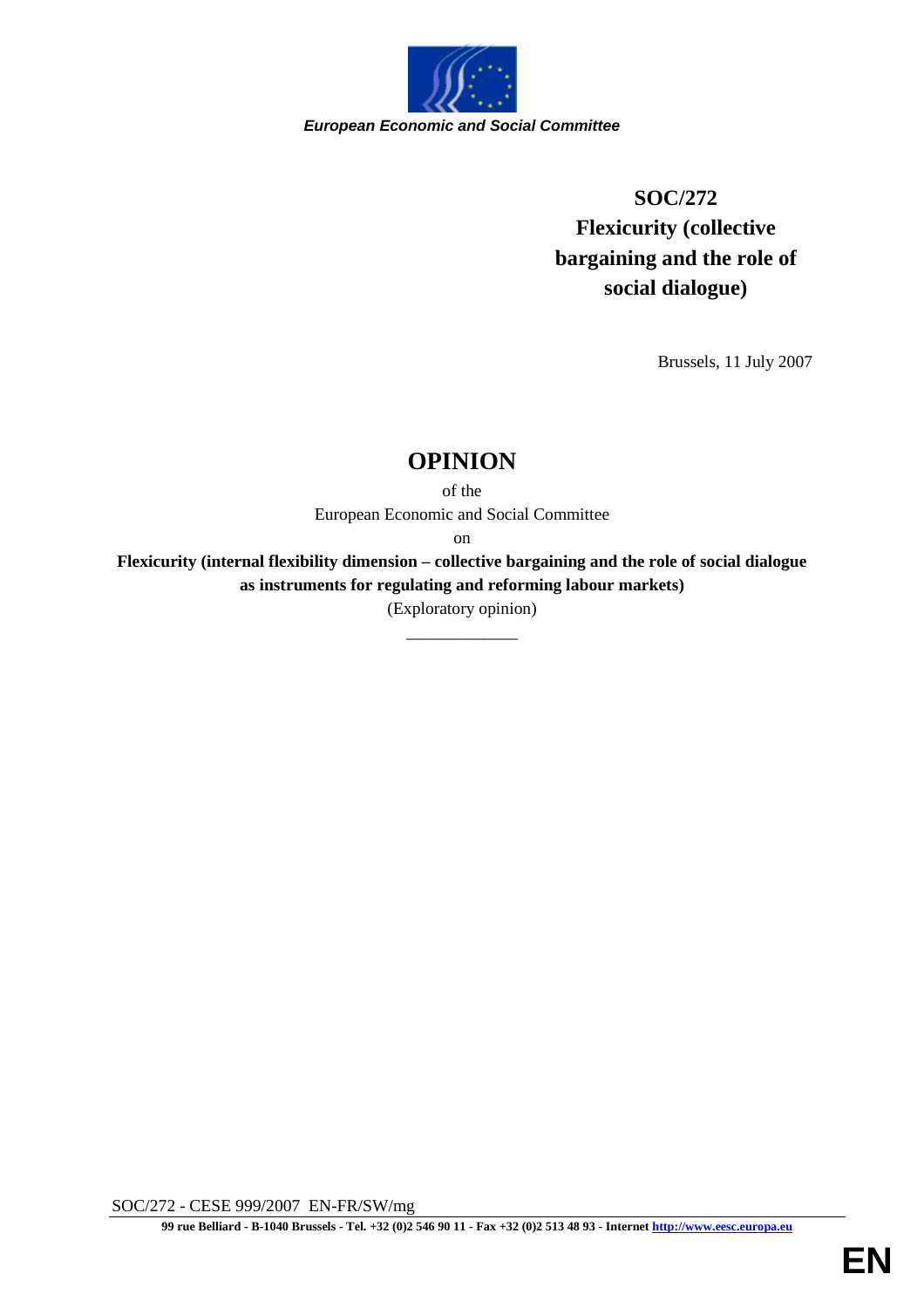The European Economic and Social Committee received a letter, dated 13 February 2007, from the Portuguese presidency requesting its opinion on

> *Flexicurity (internal flexibility dimension – collective bargaining and the role of social dialogue as instruments for regulating and reforming labour markets)* (Exploratory opinion).

The Section for Employment, Social Affairs and Citizenship, which was responsible for preparing the Committee's work on the subject, adopted its opinion on 18 June 2007. The rapporteur was **Mr Janson**.

At its 437th plenary session, held on 11 and 12 July 2007 (meeting of 11 July 2007), the European Economic and Social Committee adopted the following opinion by 163 votes to 2 with 5 abstentions.

> \* \* \*

#### 1. **Summary and conclusions**

- 1.1 The EESC welcomes the Portuguese presidency's request to draw up an opinion on flexicurity, since the flexicurity debate has hitherto been limited predominantly to increasing external flexibility and ways of compensating for such an increase by strengthening labour market policies or social security provisions. Instead, the aim should be to focus on other dimensions to better create win-win situations.
- 1.2 The EESC would like to emphasise that the role of the social partners has to be strengthened. The social partners should be a protagonist in any debate on flexicurity and should have a privileged role in the European Commission's consultations. The Commission should thus have placed more emphasis on consulting, in particular, the European social partners on the European definition of the concept of flexicurity.
- 1.3 Strengthening industrial relations systems at European and national levels is essential for any discussion on flexicurity. A strong and vital social dialogue where the social partners actively participate and are able to negotiate, influence and take responsibility for the definition and components of flexicurity and evaluation of its outcomes is a key element.
- 1.4 The Commission and Member States should endeavour to link discussions which could lead to reforms based on the flexicurity concept with the strengthening and modernising of industrial relations at all levels. The EESC thus wants to see a stronger link between the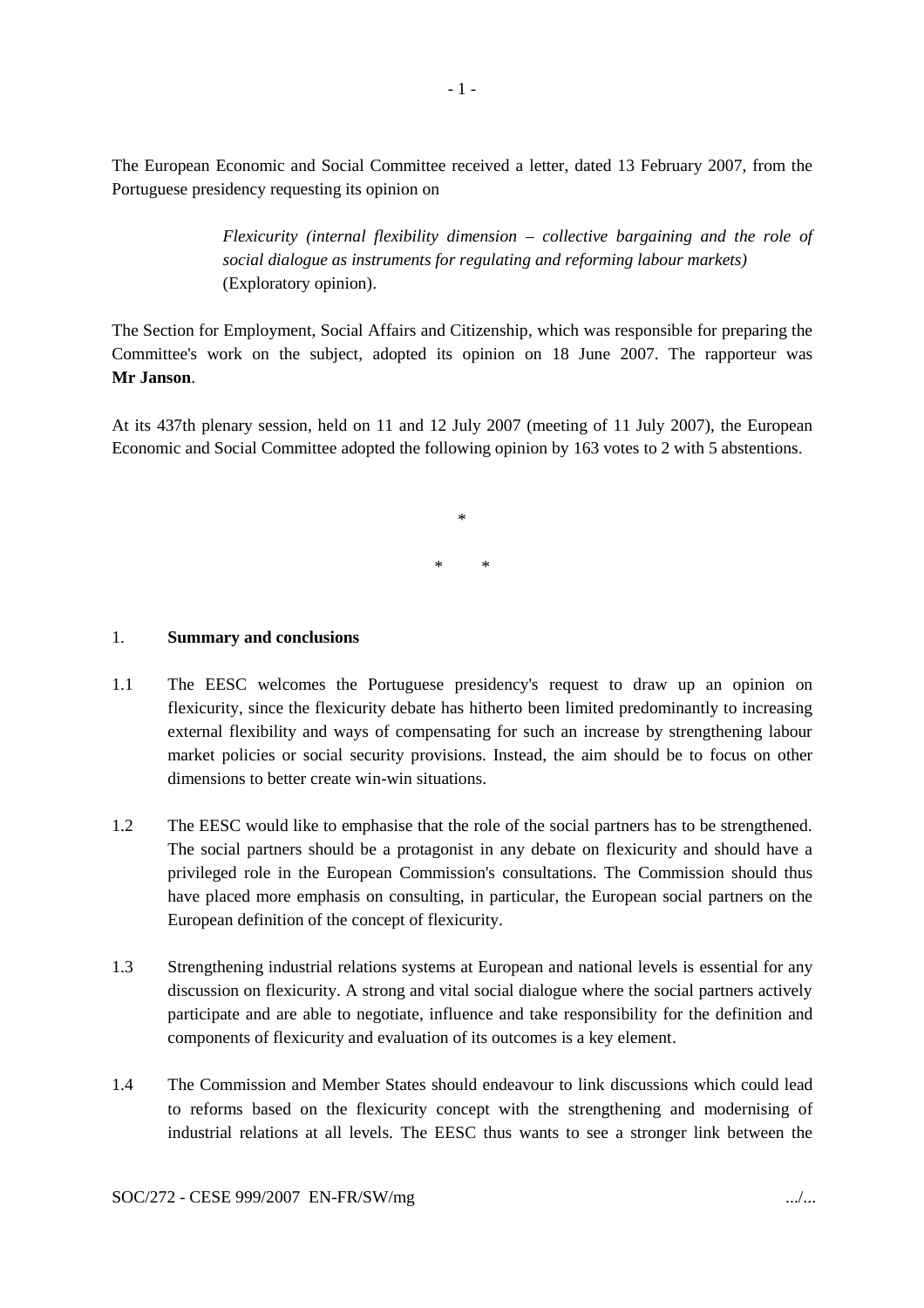flexicurity debate and the strengthening of social dialogue on all levels, and collective bargaining on appropriate levels, whilst respecting the diversity of different industrial relations systems in the Member States. The flexicurity concept should enhance both flexibility and security in a balanced way. The flexicurity concept does not mean unilateral and illegitimate reduction of workers´ rights, an idea the EESC rejects.

- 1.5 The EESC recognises that, with the essential role of social partners in the progressive development of flexicurity policies at European level, this discussion can be seen as separate neither from the content of the European social dialogue nor from the further development of the social dialogue itself.
- 1.6 The EESC wants to stress that the Commission and the Member States should give more attention to gender equality and intergenerational solidarity in the context of flexicurity. Women, older workers and young people are often at a disadvantage in the labour market in terms of flexibility and security, and upward convergence should be sought for these groups.
- 1.7 The EESC wants the Member States and the Commission to explore the enhancement of adaptability through internal flexibility and make this a viable and acceptable dimension of flexicurity. Internal flexibility can play a key role in advancing productivity, innovation and competitiveness, and can thus contribute to reaching the goals of the Lisbon strategy. It can also play a major part in allowing workers to better combine work with other activities and responsibilities and to improve the quality of their employment. A regulatory framework ensuring protection for employment and health care, and providing stability and security for workers is a prerequisite for all the above. Employment protection combined with effective re-employment services and active labour market policies are crucial for the adaptability and security of both firms and employees.
- 1.8 In the EESC's view, a balance between working time flexibility and worker protection should be pursued; this is best guaranteed through regulations established by collective bargaining, in line with national practises. Such bargaining on working time flexibility requires a solid context of rights, well-functioning social institutions and employment-friendly social security systems to back it up.
- 1.9 Functional flexibility is again a key issue for collective bargaining between social partners. Through such bargaining, the needs of businesses and workers can be balanced and fine-tuned and adequate compensation for increased skills can be defined.
- 1.10 Functional flexibility requires constant upgrading of the knowledge and capabilities of workers and a well-functioning education and training infrastructure to back this up. Whilst many commitments have in the past been made to lifelong learning, much remains to be achieved in practice.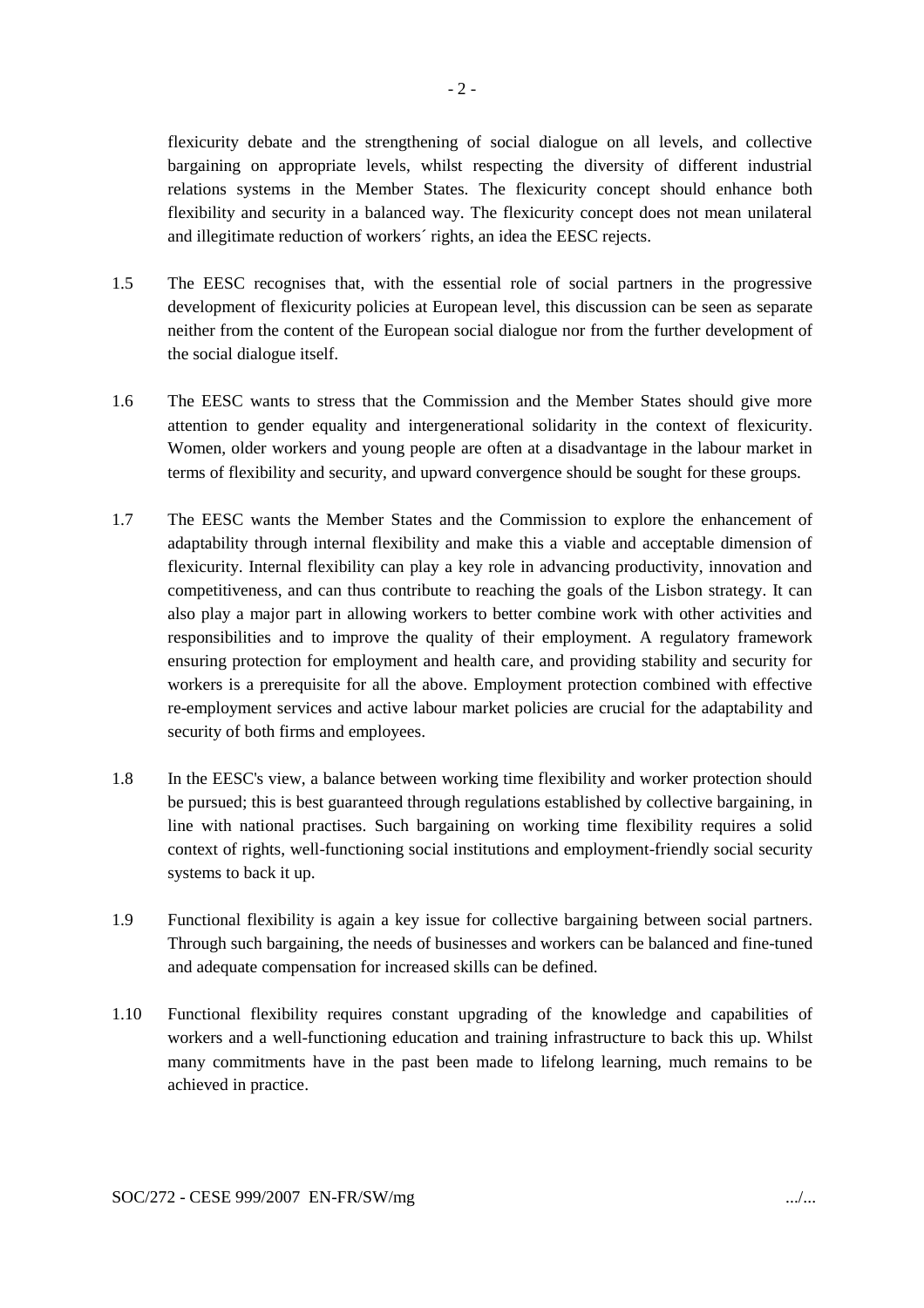#### 2. **Background**

- 2.1 The Portuguese presidency has requested the EESC to draw up an exploratory opinion on flexicurity, including matters such as:
	- 1) The dimension of internal flexibility
	- 2) Collective bargaining and the role of social dialogue as instruments to regulate and reform labour markets.
- 2.2 Several of the guidelines in the employment policy guidelines (2005-2008) could form the basis for a discussion on flexicurity. The 2006 Spring European Council asked Member States to direct special attention to the key challenge of "flexicurity" (balancing flexibility and security). Member States were invited to pursue, in accordance with their individual labour market situations, reforms in labour market and social policies under an integrated flexicurity approach.
- 2.3 At two social summits, in connection with the December 2006 and then March 2007 European summits, the issue of flexicurity was discussed.
- 2.4 The Commission established an expert working group to propose "pathways of flexicurity", i.e. a certain set of dimensions of flexibility and security in working life. With this as a basis, the Commission published a communication on flexicurity in June 2007 including the presentation of a set of common principles. In December 2007 a set of common principles is to be included in the revised employment guidelines for 2008. The Green Paper on *Modernising labour law to meet the challenges of the 21st century*<sup>1</sup> also included the dimension of flexicurity, from the particular perspective of employment contracts, whose recommendations are set out elsewhere.
- 2.5 The EESC would also like to mention the important work done by the European Foundation for the Improvement of Living and Working conditions in this context, which set out important aspects of what flexicurity is.

## 3. **Dimensions of flexicurity strategies**

3.1 a) Flexicurity strategies refer to strategies that attempt to combine various types of labour market flexibility and security in a balanced way to strengthen the adaptability of workers and enterprises as well as providing them with stability and protection against risks. As examples of the types of flexibility and security concerned one can mention:

<sup>1</sup> See COM(2006) 708 final. The Green Paper on "Modernising labour law to meet the challenges of the 21st century" and EESC opinion of 30.5.2007 on "Modernising labour law" SOC/246, (rapporteur: Mr Retureau), CESE 805/2007.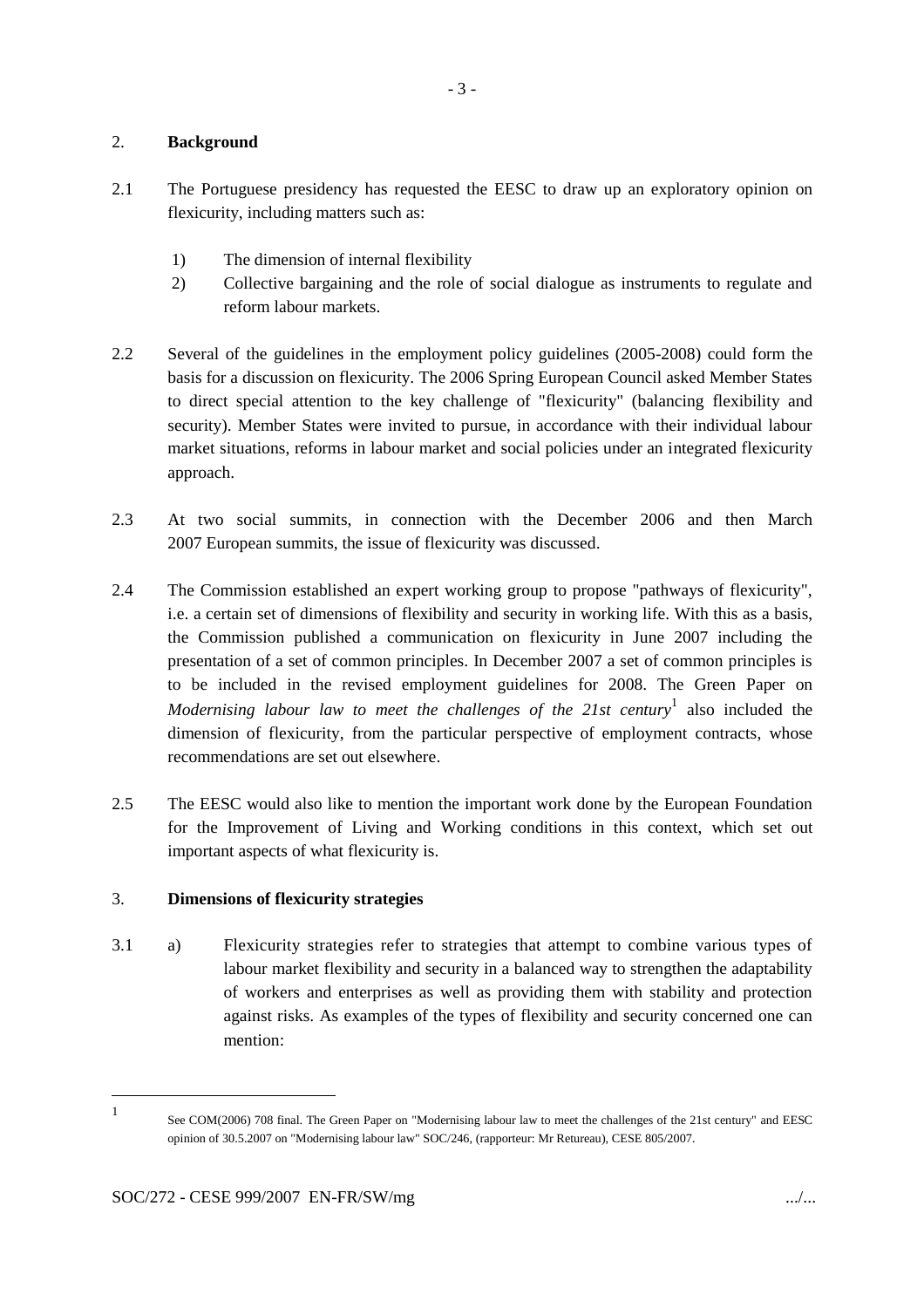| <b>Examples of flexibility</b> |                                                                              |
|--------------------------------|------------------------------------------------------------------------------|
| External numerical             | Adjustment of employment volume by way of an exchange with the               |
| flexibility                    | external labour market; involving lay-offs, temporary work, and fixed term   |
|                                | contracts.                                                                   |
| Internal numerical             | The temporal adjustment of the amount of work within the firm, involving     |
| flexibility                    | practices as atypical working hours and time account schemes.                |
| Internal functional            | Organising flexibility within the firm by means of training, multi-tasking   |
| flexibility                    | and job-rotation, based on the ability of employees to perform various tasks |
|                                | and activities.                                                              |
| Financial flexibility          | The variation in base and additional pay according to the performance of     |
|                                | the individual or firm.                                                      |
| <b>Examples of security</b>    |                                                                              |
| Job security                   | Security deriving from employment protection legislation, etc., limiting the |
|                                | employer's ability to dismiss at will.                                       |
| <b>Employment security</b>     | Adequate employment opportunities through high levels of employability       |
|                                | ensured by e.g. training and education.                                      |
| Income security                | The protection of adequate and stable levels of income.                      |
| Combination security           | The security of a worker of being able to combine his or her job with other  |
|                                | responsibilities or commitments than paid work.                              |

- b) The legal security of the employment contract needs to be treated separately since such security means that the contract is enforceable against all and before the courts. It implies that the relationship of subordination is maintained, which has consequences, among other things, for the right to continuation and application of social protection for the worker.
- 3.2 Following the lead of the European Commission and inspired by certain aspects of the Danish example, the flexicurity debate at European level has been limited predominantly to the increase of external flexibility and ways of compensating for such an increase by strengthening labour market policies or social security provisions. The benefits and drawbacks of external flexibility is an issue where the opinions of trade unions and employers' organisations often diverge. Moreover, the  $OECD<sup>2</sup>$  recently stated that employment protection legislation has no significant impact on the total employment rate. Furthermore, the ILO has shown that there is a positive relationship between tenure and productivity (see Appendix).
- 3.3 This opinion aims to broaden the flexicurity debate in three ways. First, it seeks to emphasise that the role of the social partners in this debate, and in labour market reforms in general, has to be strengthened. Second, the EESC wants to stress that the flexicurity debate should give

<sup>2</sup>

OECD Employment Outlook 2006: Boosting Jobs and Incomes.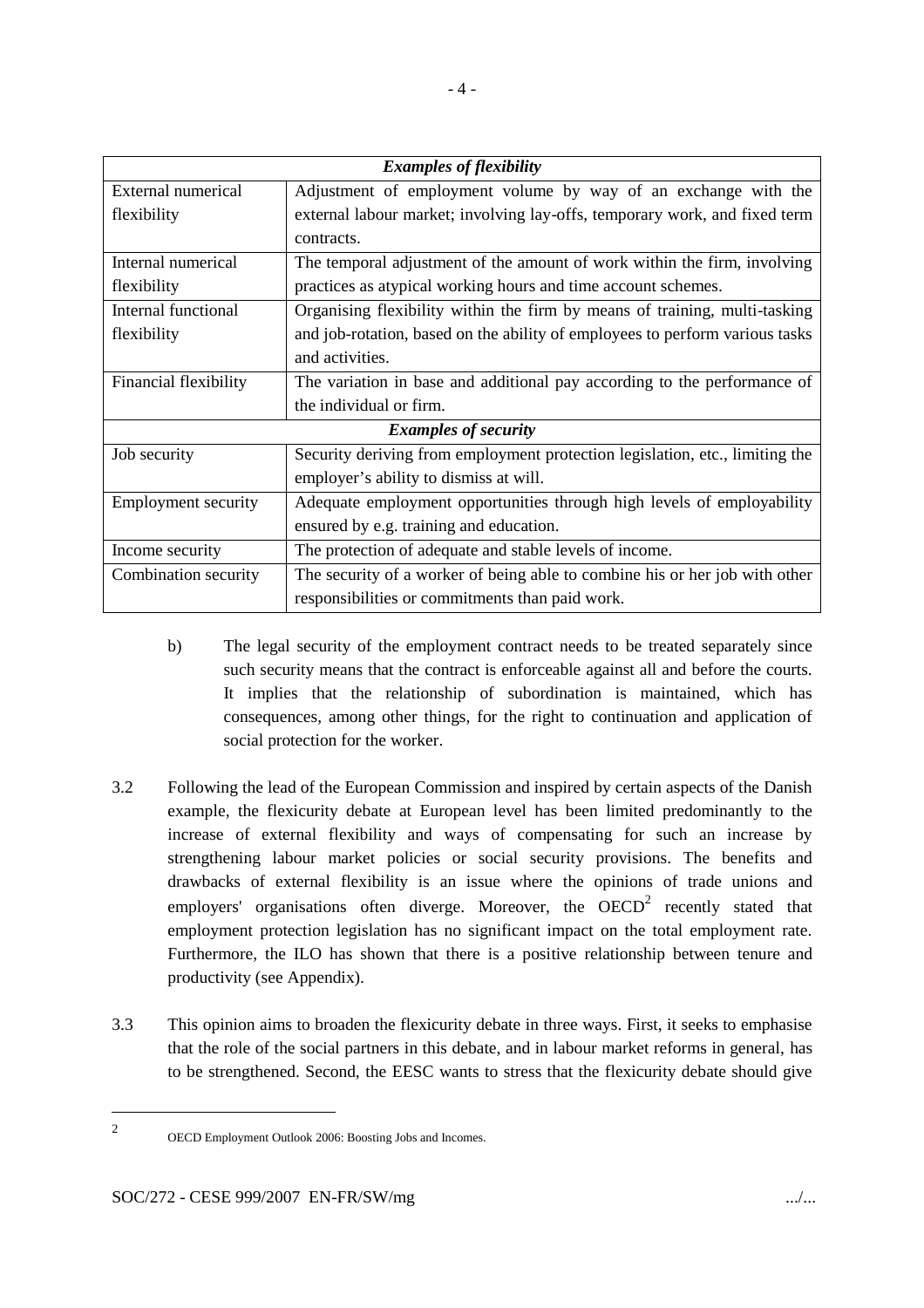more attention to gender differences, and to the category of young people on the labour market. Gender equality has been largely absent from the flexicurity discussion. Despite the fact that more flexibility through part-time work are welcomed by the majority of women and men to ensure a better work-life balance, women are often at a disadvantage in the labour market in terms of flexibility and security, and upward convergence with men should be sought<sup>3</sup>. Third, the EESC regards it as important to achieve such broadening by exploring alternative ways to achieve adaptability, facilitate lifelong learning, improve productivity and foster innovation, vital dimensions of the Lisbon process. These are also issues that the EESC has touched upon in its opinion on the employment guidelines<sup>4</sup>. With this in mind, this opinion does not address the issue of external flexibility but focuses on the opportunities for enhancing adaptability through internal flexibility.

- 3.4 Flexicurity is of particular importance to small and medium-sized enterprises (SMEs) in the light of their significance in employment terms. In consequence Member State policies in relation to flexicurity, will have to contain provisions safeguarding the needs of SMEs and their employees.
- 3.5 The EESC stresses that the basis of all flexicurity models is a welfare state able to guarantee high levels of social protection, the assumption of responsibility by adequately funded public services, and a stable legal framework for collective bargaining and social dialogue. General welfare systems can improve mobility by ensuring that workers do not lose out when they are confronted with changes affecting their workplace. A stable framework for social dialogue and collective bargaining provides opportunities for strong social partners to agree on key issues relating to the labour market.

#### 4. **Flexicurity and the social partners**

- 4.1 Flexicurity entails deciding the balance of rights and obligations between employers and workers. Social dialogue and collective bargaining are crucial instruments in the design and implementation of any type of labour market reform, including flexicurity. Thus, the European Economic and Social Committee stresses that the social partners are protagonists in any debate on flexicurity on all levels. The social partners should increasingly play a leading role in defining the balance between flexibility and security, and in doing so contribute to improving the rules of the labour market.
- 4.2 At European level, the EESC acknowledges that the Commission has informed the social partners about its plans relating to this debate. However, on this subject, the EESC considers

<sup>3</sup> Ongoing "The role of the social partners in reconciling working, family and private life" SOC/271, (rapporteur: Mr Clever) and SOC/273 "Employability and entrepreneurship – role of civil society and local and regional bodies from a gender perspective" (rapporteur: Mr Pariza Castaños).

<sup>4</sup> See the EESC opinion of 31.5.2005 on *"*The Employment Guidelines 2005-2008*",* rapporteur: Mr Malosse (OJ C 286, 17.11.2005).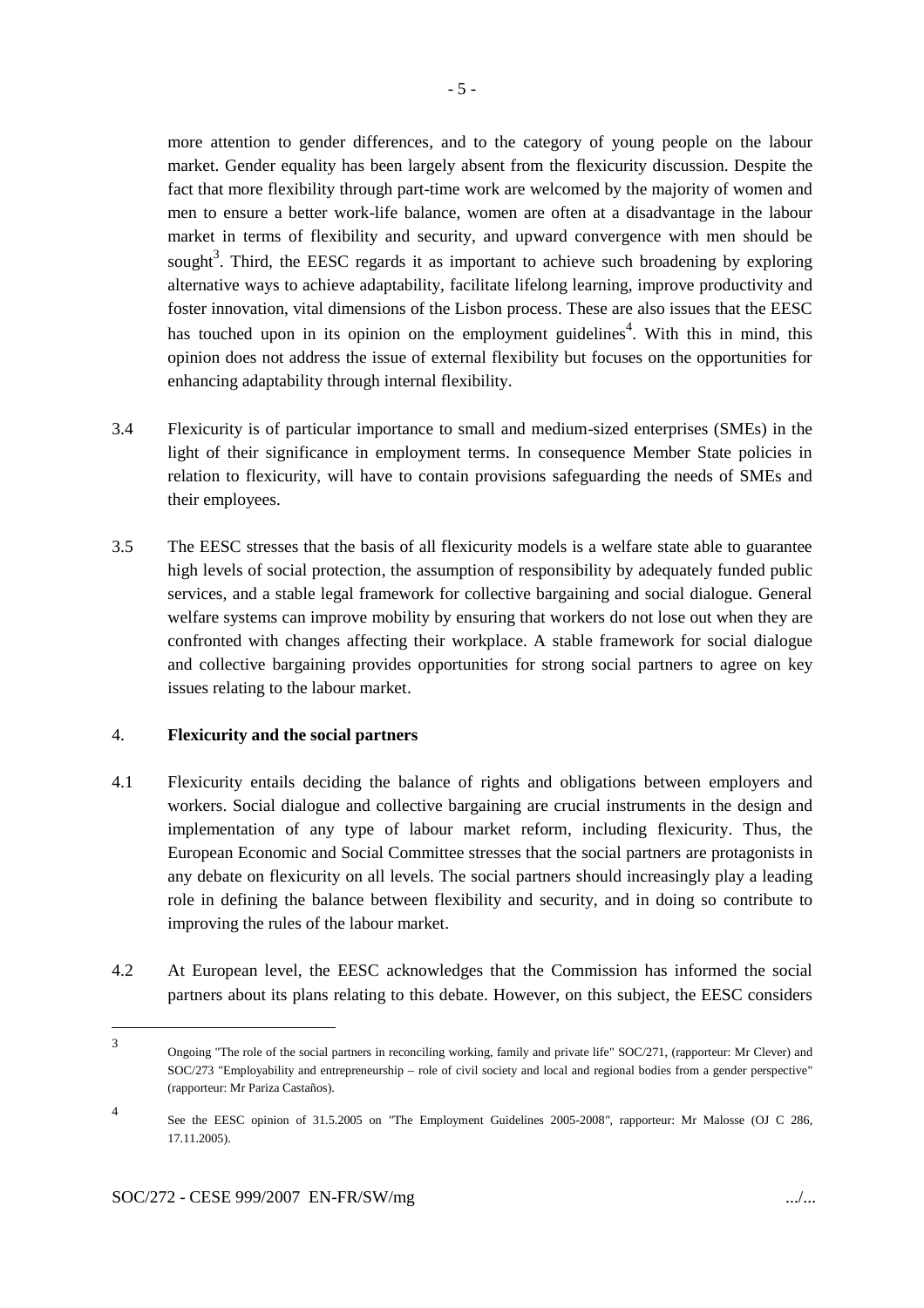that the Commission should have placed more emphasis on consulting, in particular, the European social partners on the European definition of the concept of flexicurity. Without the strong involvement and commitment of the social partners, it will be difficult to implement any kind of flexicurity strategy.

- 4.3 The European Economic and Social Committee pointed out in its opinion on the Danish flexicurity system<sup>5</sup> that "The social partners have had a key role to play in the development of Danish-style flexicurity, both in decision-making and in implementation in areas such as training policy and labour-market structural reforms. […] The social partners' role is the product of historical development... Greater involvement and input from the social partners can thus boost society's capacity to compete and adapt".
- 4.4 In its opinion on the European Social Model $<sup>6</sup>$  the EESC underlined that "as regards the basic</sup> architecture of the European social model, too high a value cannot be placed on the fundamental role played by the social partners in the fields of economic and social policy. In this context, attention should be drawn to the particular importance of the regulatory role played by employers' and employees' associations in connection with collective agreements and wage agreements."
- 4.5 The flexicurity agenda should not therefore be set in a top-down fashion, defined by the Commission and discussed by the governments of the Member States. The social partners must be able to negotiate, influence and take responsibility for the definition and components of flexicurity and evaluation of its outcomes. As flexicurity is so closely related to social dialogue and collective bargaining the emergence of the flexicurity debate will also highlight deficiencies existing in social dialogue and collective bargaining. These deficiencies should be addressed at the same time as the flexicurity agenda is being put forward. The EESC thus wants to see a stronger link between the flexicurity discussion and the strengthening of social dialogue at every level, and collective bargaining at appropriate levels while respecting the diversity of different industrial relations systems in the Member States.
- 4.6 Social dialogue at European level is unique in the world, as it gives the social partners the role of co-legislators in the social field. In recent years this has developed towards a more autonomous social dialogue. The social partners have the right to address issues of common concern for the better functioning of Europe's labour market. The EESC recognises that, with the essential role of social partners in the progressive development of flexicurity policies at European level, this discussion can be seen as separate neither from the content of European social dialogue nor from the further development of social dialogue itself. The social partners have in their multi-annual work programme agreed to explore aspects of flexicurity, but also

<sup>5</sup> See the EESC opinion of 17.5.2006 on "Flexicurity: the case of Denmark", rapporteur: Ms Vium (OJ C 195, 18.8.2006).

<sup>6</sup> See the EESC opinion of 6.7.2006 on "Social cohesion: fleshing out a European social model*",* rapporteur: Mr Ehnmark (OJ C 309, 16.12.2006).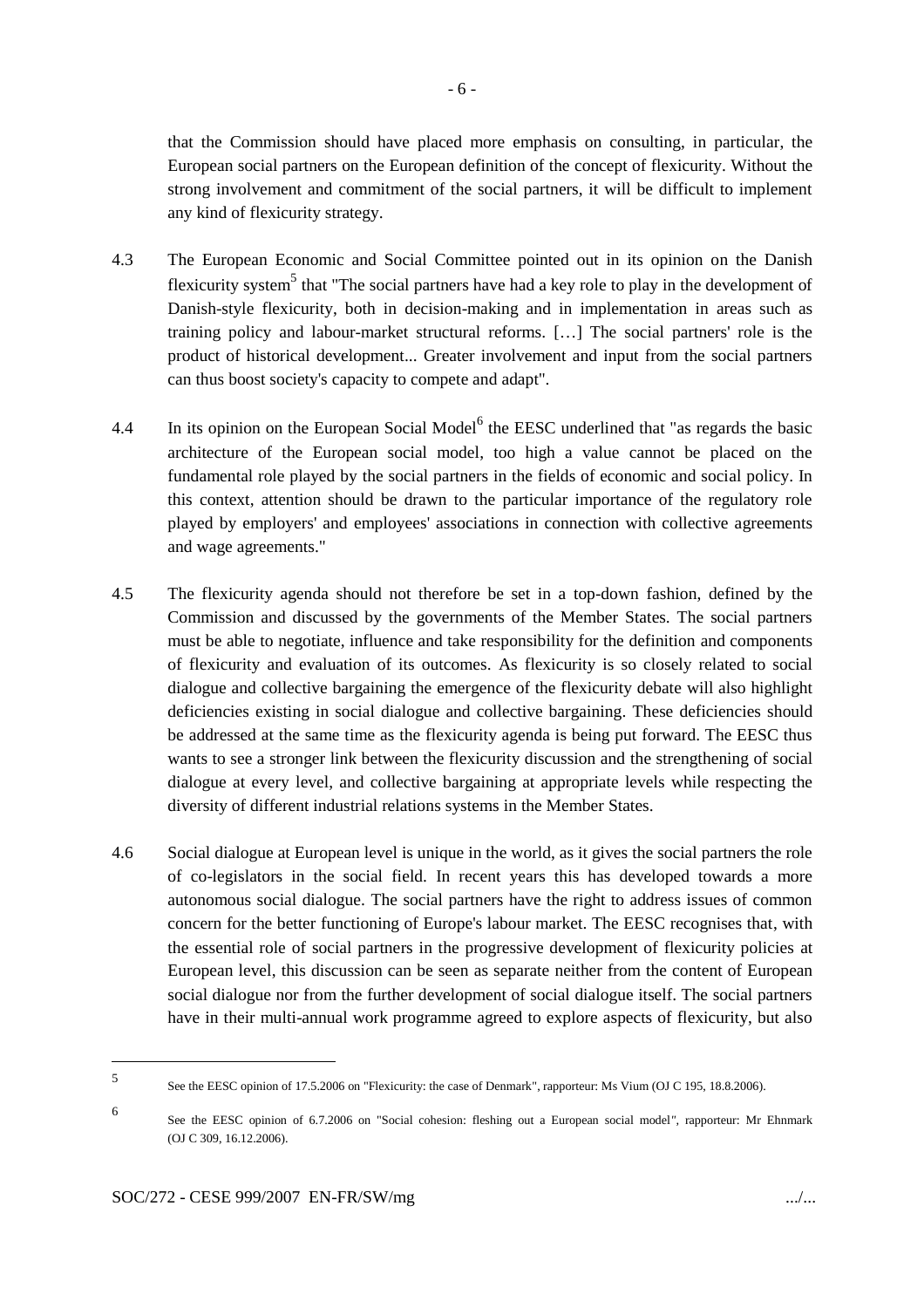to work towards the development of a common understanding on the European social dialogue instruments<sup>7</sup>. The EESC has developed its position on this its opinion "Employability and entrepreneurship – role of civil society and local and regional bodies from a gender perspective"<sup>8</sup>.

- 4.7 In the Member States there are numerous examples, on all levels, of the crucial role of the social partners in enhancing both flexibility and security for employers and employees. Collective agreements in themselves are not only a security factor for employers and employees, but also allow for negotiated flexibility. Including elements of increased internal flexibility, career advancement and rights to lifelong learning is becoming more and more natural in an increasingly competitive environment. However, in Member States where social dialogue is inadequate due to fragile industrial relations systems, this also exposes workers too much to market forces in the labour market and often offers too little protection. Strengthening and modernising the industrial relations systems in the Member States should therefore go hand in hand with any discussions on flexicurity in the Member States.
- 4.8 The EESC would like, in this context, to highlight some examples of agreements between the social partners:
	- − Danish collective bargaining agreements which introduce mandatory notice periods to enable workers better to prepare for another job.
	- − In Sweden, collective agreements at industry level have set up "career transition" funds financed by the business sector and jointly managed by the social partners. These funds provide workers who have received their notice with training, job-search assistance, or paid internships in other firms, even while they are still formally employed by the company that is laying them off.
	- The Spanish tri-partite agreement on how to limit the use of fixed term work contracts. It is based on the principle that too high a share of fixed term work is not in the common interest of labour and business.
	- − German collective agreements allowing for a limited degree of flexible organisation of both working time and work, drawn up and implemented with the participation of employee representatives in the business concerned.

The EESC also considers that the agreements concluded by the European social partners on, for example, fixed term work, parental leave, part time work and teleworking are part of a flexicurity concept contributing to security and flexibility for workers and employers.

<sup>7</sup> The social partner multi-annual working programme for 2006-2008 included a joint analysis on the key challenges facing Europe's labour markets".

<sup>8</sup> SOC 273 "Employability and entrepreneurship – role of civil society and local and regional bodies from a gender perspective" (rapporteur: Mr Pariza Castaños).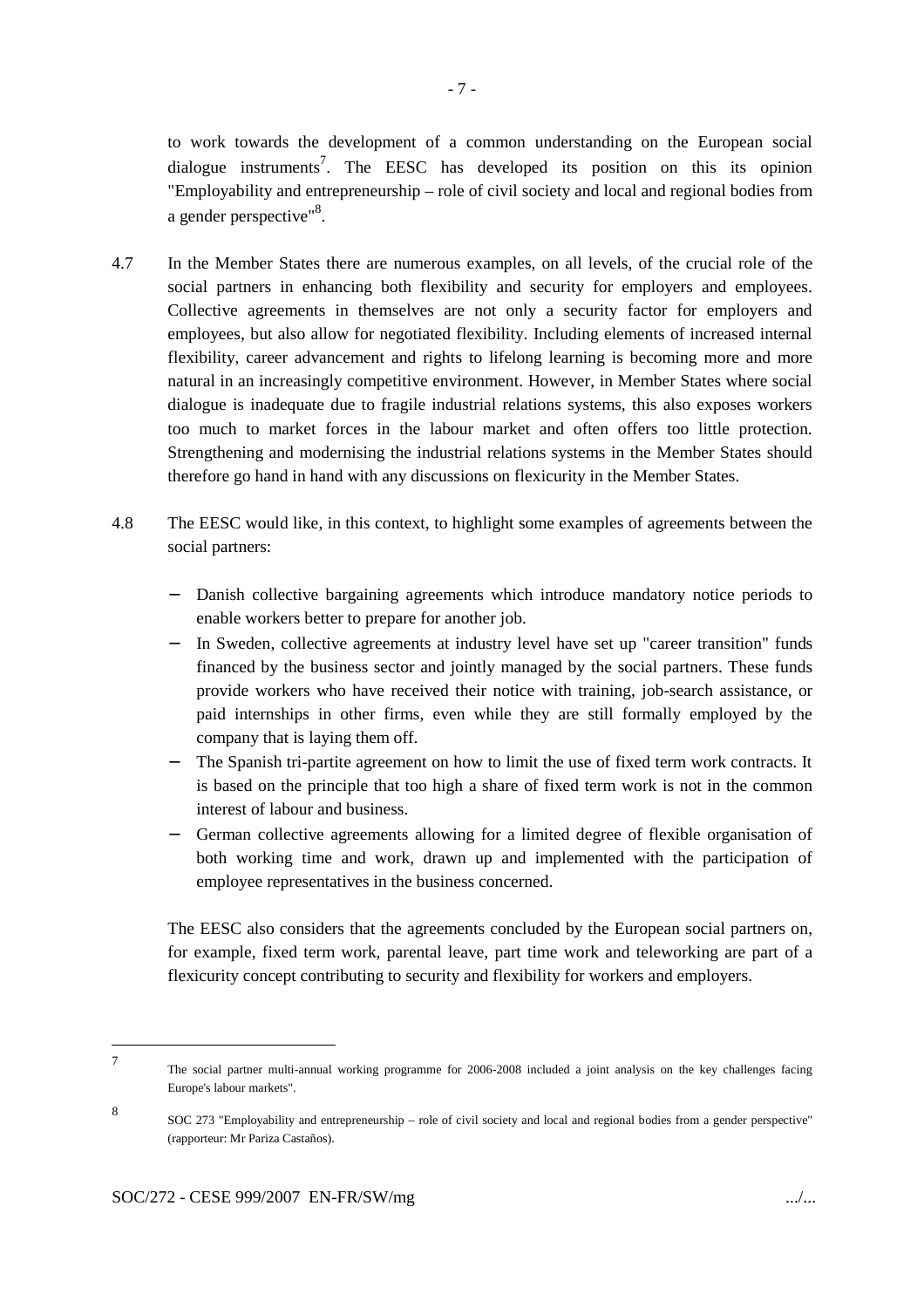- 4.9 In order for the social partners to be able to negotiate on core issues on the labour market with a view to achieving a socially acceptable balance between flexibility and security, there must exist a national legal framework encouraging the social partners to contribute and effectively negotiate on issues of flexicurity. Employment protection regulation and strong legal framework can give the social partners possibilities to negotiate agreements that promote workers' effort, co-operation and willingness to be trained, which is positive for aggregate employment and economic efficiency. The social partners' contribution guarantees that consideration is given both to business interests and to the interests of workers. In addition, employment protection combined with effective re-employment services and active labour market policies are crucial for the adaptability and security of both firms and employees.
- 4.10 The contribution of the social partners could be to aim at increasing protected mobility and making transitions pay. They can help in organising collective and negotiated control of labour market opportunities and rights. In the EESC's view, this would fight segmentation tendencies and improve integration.

#### 5. **Gender equality, intergenerational solidarity and flexicurity**

- 5.1 Labour market flexibility and security affect men and women in different ways. Women often work in more precarious and insecure jobs characterised by excessive flexibility. Excessive flexibility, which could in some cases lead to the risk of precarious and insecure jobs, must be offset by an adequate form of security. Also, following the persistence of traditional gender roles, women have more care responsibilities where children and elderly people are concerned, and face greater difficulties where the combination of work and non-work activities are concerned. Moreover, despite anti-discrimination legislation, the gender pay gap persists and women often have fewer entitlements in terms of social security including pensions. Hence, women are more often affected by the negative sides of flexibility.
- 5.2 The EESC stresses that the flexicurity debate must have a significant gender equality dimension, something which has been largely absent from the flexicurity discussion until now. It is important to improve the situation of women in the labour market by addressing both flexibility and security issues, including more secure jobs, their inclusion in social welfare systems and better support of institutions to combine work and non-work activities. Also, the division of care and household responsibilities between men and women should be part of the debate. The EESC, in its opinion on *The role of the social partners in reconciling working, family and private life* has further developed its position on these matters for the Portuguese presidency<sup>9</sup>.
- 5.3 As well as a gender dimension, flexicurity also has a generational dimension. The employment rate is lower among older workers compared to the workforce in general. Also, young people in many Member States face an uncertain labour market with high

9

Ongoing "The role of the social partners in reconciling working, family and private life" SOC/271 (rapporteur: Mr Clever).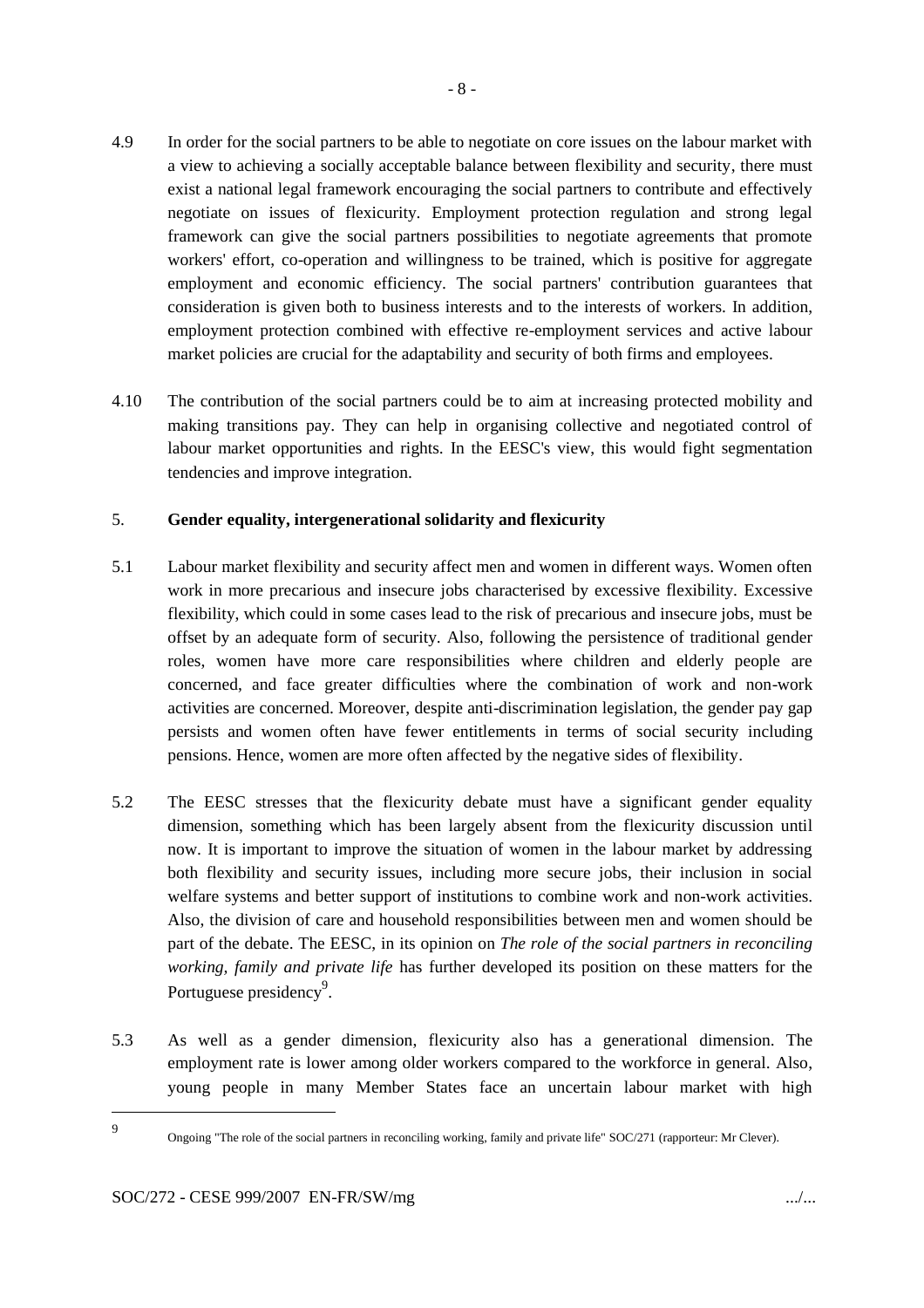unemployment, fixed term contracts, insufficient social security coverage and work below their qualification level.

- 5.4 The  $\text{EESC}^{10}$  has pointed out that jobs should match each individual's training and vocational experience, with no age discrimination, and that all the Member States must transpose and apply the directive on equal treatment in employment and occupation (2000/78/EC). The EESC also called for a policy supporting high-quality employment that would guide and train generations of citizens throughout their working lives. This entails a proactive role for the social partners and all the relevant economic and social players at local, national and European levels.
- 5.5 The European social partners have concluded a framework of action on gender equality which can be used in the flexicurity debate as well. In this action framework they have identified four priorities: addressing gender roles, promoting women in decision-making, supporting work-life balance and tackling the gender pay gap.
- 5.6 The considerations set out in the previous paragraphs, and the dialogue between the social partners, should give equal weight to the problem of workers with disabilities and young students.

#### 6. **Flexicurity and internal flexibility**

6.1 Internal flexibility is an underdeveloped issue in the flexicurity debate. Internal flexibility concerns working time flexibility and functional flexibility and strengthens adaptability. This is typically an issue where social partners have ample experience in negotiating collective agreements with positive outcomes. Internal flexibility can play a key role in advancing productivity, innovation and competitiveness and in this way it can contribute to reaching the goals of the Lisbon strategy. It can also play a major part in allowing workers to better combine work with other activities and responsibilities and to improve the quality of their employment. For both it can increase stability and predictability. However, internal flexibility can also become excessive, leading to bad working conditions or precarious employment, obstructing the balance between work and non-work activities, or even having harmful effects on the quality of goods and the provision of services to consumers. Therefore, such flexibility is only feasible when it is an outcome of collective bargaining and when it takes shape within the context of legal regulations that ensure work and health protection and that provide stability and security to workers. Pursuing negotiated internal flexibility within such a legal context constitutes a viable approach and aims to combine the improvement of competitiveness with the improvement of the quality of employment and working life.

<sup>10</sup>

See EESC opinion of 14.3.2007 on "The economic and budgetary impact of ageing populations" ECO/186, rapporteur: Ms Florio, CESE 405/2007.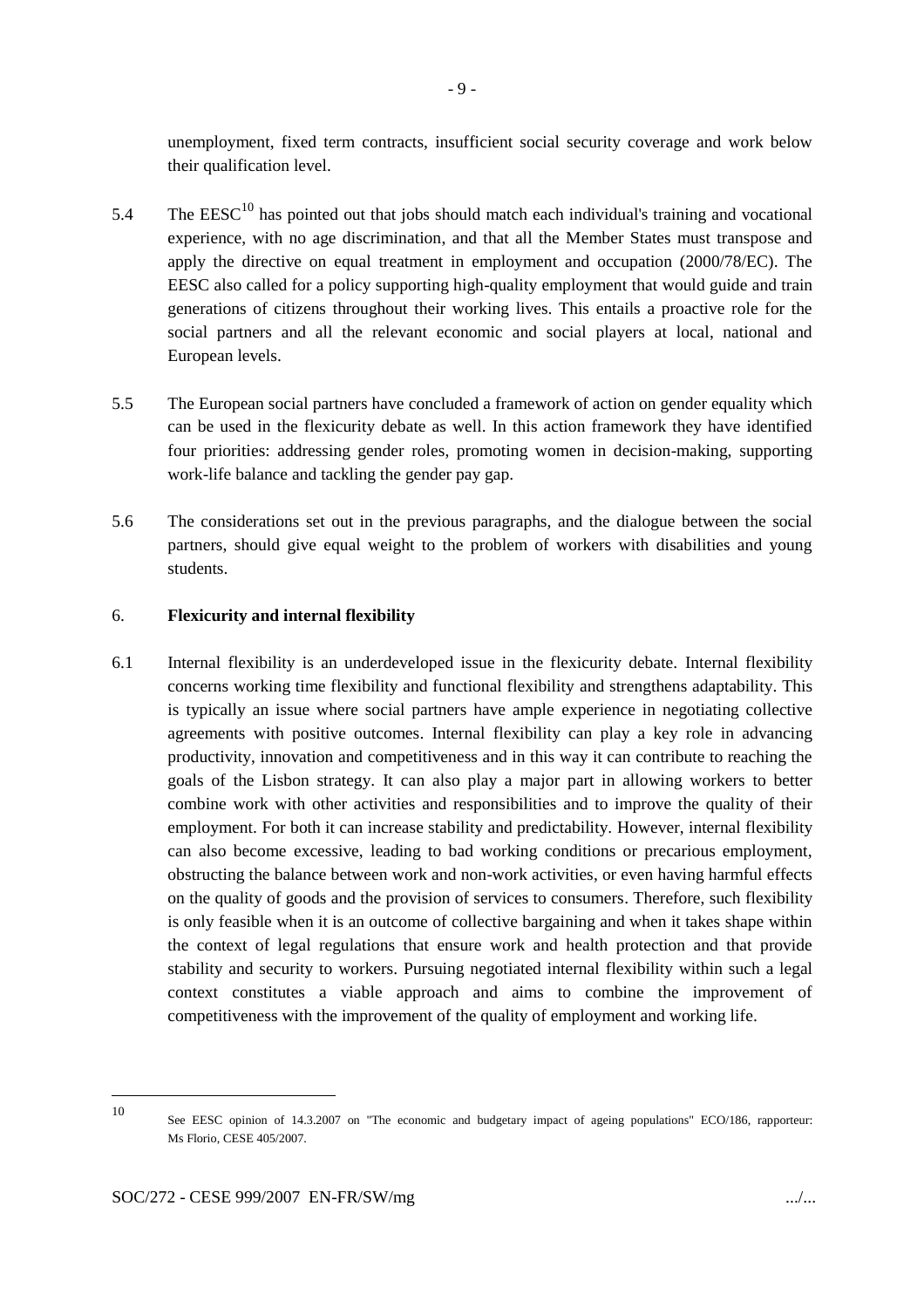#### 6.2 Working time flexibility

- 6.2.1 Working time flexibility is about the distribution of normal weekly working time as established by collective agreements and/or by law over a longer time period. It can benefit companies through possibilities to adjust to demand fluctuations or personnel fluctuations and to fully utilise capital investments, by making use of overtime, the flexible scheduling of working hours over predefined time frames, shift work, etc. In this way working time flexibility can strengthen productivity and competitiveness.
- 6.2.2 Working time flexibility can also be about the distribution of working time over an individual's working life and about work-life balance (but not about the length of the standard working week). Such forms of working time flexibility can also benefit workers through possibilities to positively combine work and non-work activities and responsibilities, by making use of flexi-time arrangements, working time accounts, parental or educational leaves, options to switch between fulltime and part-time work, etc.
- 6.2.3 The EESC is keen to avoid working time flexibility being broadened only to the benefit of business interests, without employees' need for protection being taken into account at the same time<sup>11</sup>. Also, the organisation of working time should " ... promote the interests of workers in having greater control over their time, enable them to safeguard their health and safety, which are vital, and, above all, promote a greater compatibility of work and the family"<sup>12</sup>.
- 6.2.4 To this effect, in the EESC's view, a balance between working time flexibility and worker protection should be pursued, and this is best guaranteed through regulations established by collective bargaining. Indeed, in an earlier opinion, the EESC stated that "the way working time rules are framed in collective agreements is of vital importance to the social partners, which have a wealth of expertise and experience in these matters $^{\prime\prime}^{13}$ .
- 6.2.5 Such bargaining on working time flexibility requires proper bargaining framework as well as a solid context of rights and social institutions to back it up. These include legal regulations that provide stability and protection to workers and social protection for part-time contracts, and that facilitate parental leave schemes and the development of child- and elderly care facilities. It is important that legislation should be flexible and neutral, thus enabling the partners to find appropriate solutions.

<sup>11</sup> Cf. EESC opinion of 11.5.2005 on "Amending Directive 2003/88/EC concerning certain aspects of the organisation of working time*"*, point 3.4. Rapporteur: Ms Engelen-Kefer, (OJ C 267 of 27.10.2005).

<sup>12</sup> Ibid, point 3.6.

<sup>13</sup> EESC opinion of 1.7.2004 on the "Revision of Directive 93/104/EC on the organisation of working time", point 2.2.6. Rapporteur: Mr Hahr (OJ C 302 of 7.12.2004).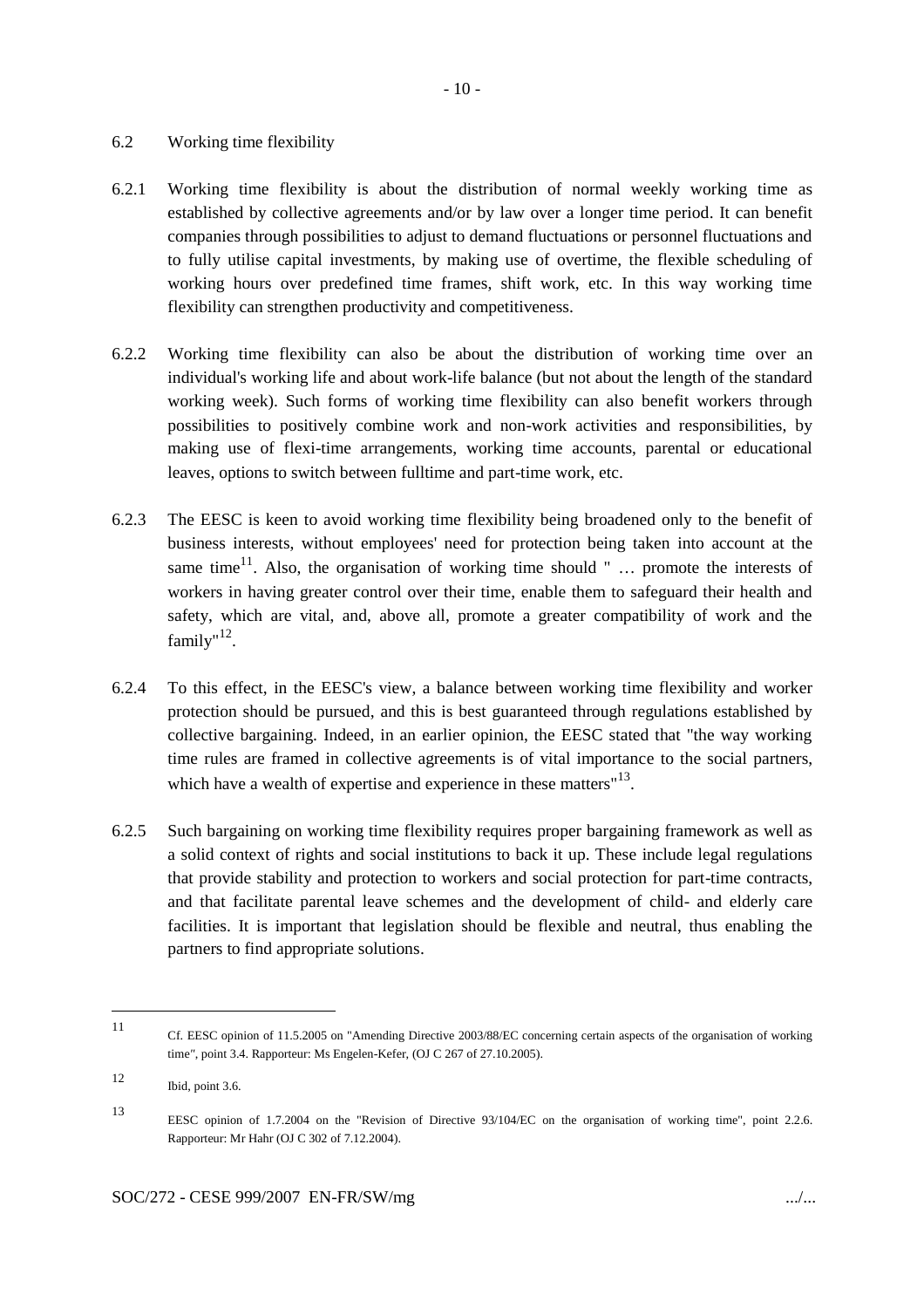### 6.3 Functional flexibility

- 6.3.1 Functional flexibility refers to using workers' capacity to perform different tasks when needed, through job rotation, widening the scope of the job, and job enrichment. It can benefit companies by enabling them to adjust the type of activities workers perform to fluctuations in demand or staffing and to more productively utilise human resources and capital investments. Functional flexibility can also be of interest to workers because it may improve their opportunities for personal development, learning and employability, for job satisfaction, and for wage improvements.
- 6.3.2 Functional flexibility can be a key factor in pursuing the Lisbon goals of improving productivity, innovation and competitiveness. As shown by, for example, the Dublin foundation, functional flexibility, combined with training, has a positive effect on skills development and skills retention, again positively influencing productivity  $14$ .
- 6.3.3 However, functional flexibility requires secure conditions of employment, decent working conditions, empowerment, and cooperative ways of working. As the EESC has argued in an earlier opinion, "Secure jobs, salubrious working conditions and working arrangements that give workers more autonomy in their work are an important factor for increasing productivity and hence innovativeness"<sup>15</sup>. In the same opinion, it was argued that "Cooperative methods of working, involving low-profile hierarchies and greater autonomy, such as group- and teamwork, make it possible to exploit people's knowledge and abilities to the full, whilst, at the same time, taking account of the greater demands for flexibility in the economy. Good working conditions and forms of work organisation that are conducive to empowerment and participation are also a key prerequisite for improving labour productivity and strengthening businesses' innovativeness"<sup>16</sup>.
- 6.3.4 The Dublin Foundation has, however, called attention to the fact that functional flexibility may lead to more work pressure and stress. Hence it underlines that it is important "… to achieve a balance between job demands and job control in order to prevent burn-out among employees"<sup>17</sup>.
- 6.3.5 A basic element of functional flexibility strategies and internal flexibility strategies in general should be life-long learning. The importance of lifelong learning for improving workers' skills, career opportunities and productivity has been underlined in a number of recent

<sup>14</sup> http://eurofound.europa.eu/ewco/2004/02/NL0402NU03.htm

<sup>15</sup> EESC opinion of 13 September 2006 on "Quality of working life, productivity and employment in the context of globalisation and demographic challenges", rapporteur: Ms Engelen-Kefer (OJ C 318, 23.12.2006 p. 1.3).

<sup>16</sup> Idem, point 1.4.

<sup>17</sup> http://eurofound.europa.eu/ewco/2004/02/NL0402NU03.htm.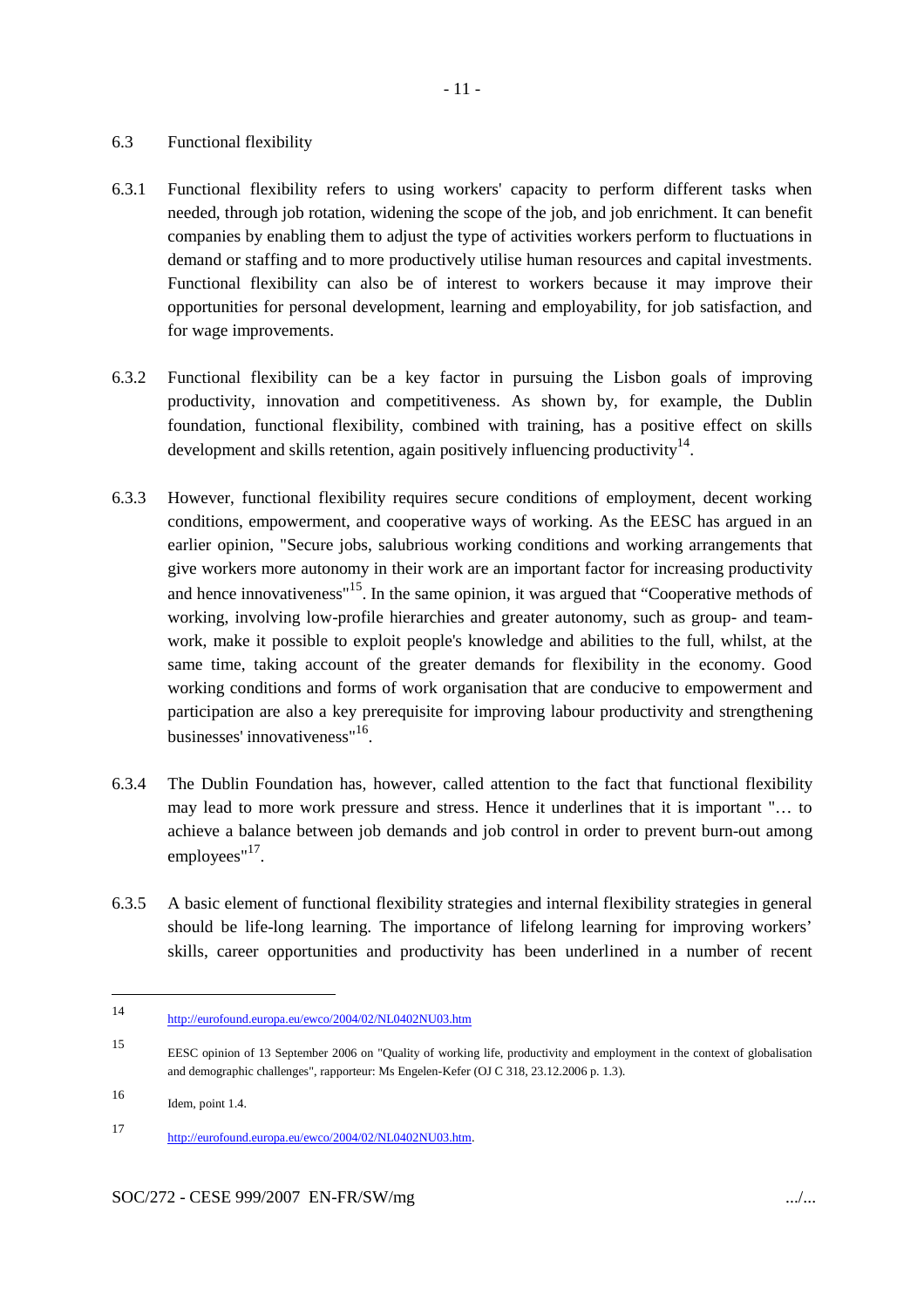EESC opinions<sup>18</sup>. Functional flexibility requires a constant upgrading of workers' knowledge and capabilities and a well-functioning education and training infrastructure to back this up. Whilst many commitments have in the past been made to lifelong learning, much remains to be achieved in practice.

6.3.6 Functional flexibility is again a key issue for collective bargaining between social partners. Through such bargaining, the needs of businesses and workers can be balanced and fine-tuned, and adequate compensation for increased skills can be defined.

Brussels, 11 July 2007.

The President of the European Economic and Social Committee

The Secretary-General of the European Economic and Social Committee

Dimitris Dimitriadis

Patrick Venturini

\* \*

\*

**N.B.:** Appendix overleaf.

<sup>18</sup>

Opinions of the EESC on the "Proposal for a Recommendation of the European Parliament and of the Council on key competences for lifelong learning*"* rapporteur: Mária Herczog (OJ C 195, 18.8.2006), and on "Training and Productivity (exploratory opinion)*"* rapporteur: Mr Koryfidis (OJ C 120 of 20.5.2005).